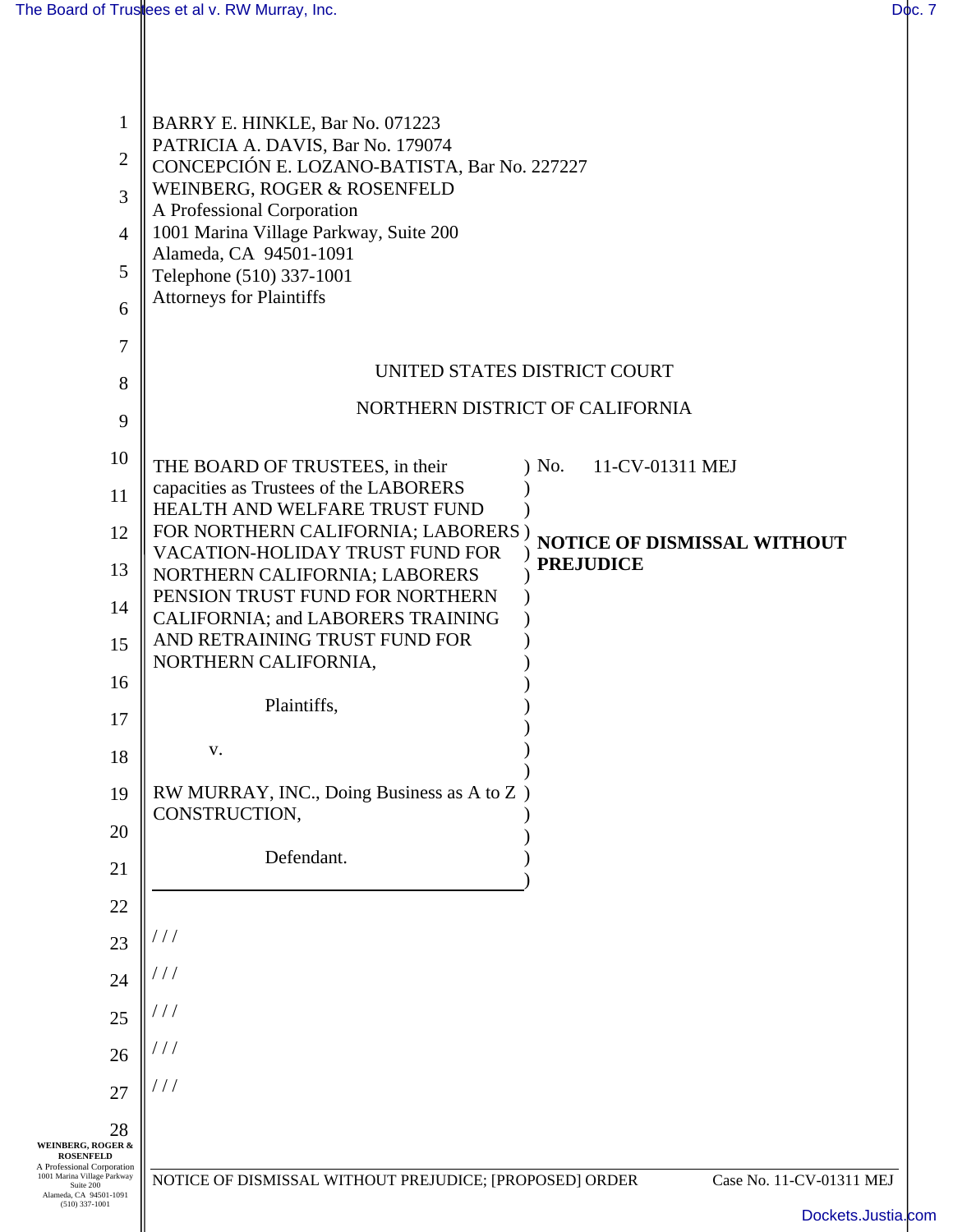| $\mathbf{1}$                                                                                     | NOTICE IS HEREBY GIVEN that, pursuant to Federal Rule of Civil Procedure $41(a)(1)$ ,               |  |  |
|--------------------------------------------------------------------------------------------------|-----------------------------------------------------------------------------------------------------|--|--|
| $\overline{2}$                                                                                   | Plaintiffs voluntarily dismiss the above-captioned action without prejudice. The parties have       |  |  |
| 3                                                                                                | resolved this matter and Defendant is currently making payments pursuant to the agreed upon         |  |  |
| $\overline{4}$                                                                                   | settlement. Said voluntary dismissal without an order of the Court is appropriate, since Defendant  |  |  |
| 5                                                                                                | has not filed an answer or responsive pleading in this matter.                                      |  |  |
| 6                                                                                                | Pursuant to their settlement agreement, the parties request that the Court maintain                 |  |  |
| 7                                                                                                | jurisdiction over this case for six (6) months from the date of settlement, May 12, 2011.           |  |  |
| 8                                                                                                | A Case Management Conference has been scheduled for June 30, 2011. With this Request                |  |  |
| 9                                                                                                | for Dismissal, Plaintiffs also request that said Case Management Conference be vacated.             |  |  |
| 10                                                                                               | Dated: May 31, 2011                                                                                 |  |  |
| 11                                                                                               | WEINBERG, ROGER & ROSENFELD                                                                         |  |  |
| 12                                                                                               | A Professional Corporation                                                                          |  |  |
| 13                                                                                               | By:                                                                                                 |  |  |
| 14                                                                                               | /s/ Concepcion E. Lozano-Batista<br>CONCEPCIÓN E. LOZANO-BATISTA<br><b>Attorneys for Plaintiffs</b> |  |  |
| 15                                                                                               |                                                                                                     |  |  |
|                                                                                                  |                                                                                                     |  |  |
| 16                                                                                               | <b>FROPOSED ORDER</b>                                                                               |  |  |
| 17                                                                                               | On May 12, 2011, counsel for Plaintiffs advised the Court that the parties had settled this         |  |  |
| 18                                                                                               | case and needed an additional twenty (20) days in which to finalize a settlement agreement. The     |  |  |
| 19                                                                                               | parties have now settled this matter and requested that this Court maintain jurisdiction over the   |  |  |
| 20                                                                                               | settlement agreement.                                                                               |  |  |
| 21                                                                                               | IT IS HEREBY ORDERED that this case be dismissed pursuant to the foregoing Order                    |  |  |
| 22                                                                                               | without prejudice. The Court shall maintain jurisdiction over this case until November 12, 2011.    |  |  |
| 23                                                                                               | The Case Management Conference set for June 30, 2011 is hereby vacated.                             |  |  |
| 24                                                                                               |                                                                                                     |  |  |
| 25                                                                                               | June 1, 2011<br>Dated:                                                                              |  |  |
| 26                                                                                               | <b>MARIA ELENA JAME</b><br>UNITED STATES DISTRICZ JUDGE                                             |  |  |
| 27                                                                                               | 127089/622800                                                                                       |  |  |
| 28<br><b>WEINBERG, ROGER &amp;</b><br><b>ROSENFELD</b>                                           |                                                                                                     |  |  |
| A Professional Corporation<br>1001 Marina Village Parkway<br>Suite 200<br>Alameda, CA 94501-1091 | $-2-$<br>NOTICE OF DISMISSAL WITHOUT PREJUDICE; [PROPOSED] ORDER<br>Case No. 11-CV-01311 MEJ        |  |  |